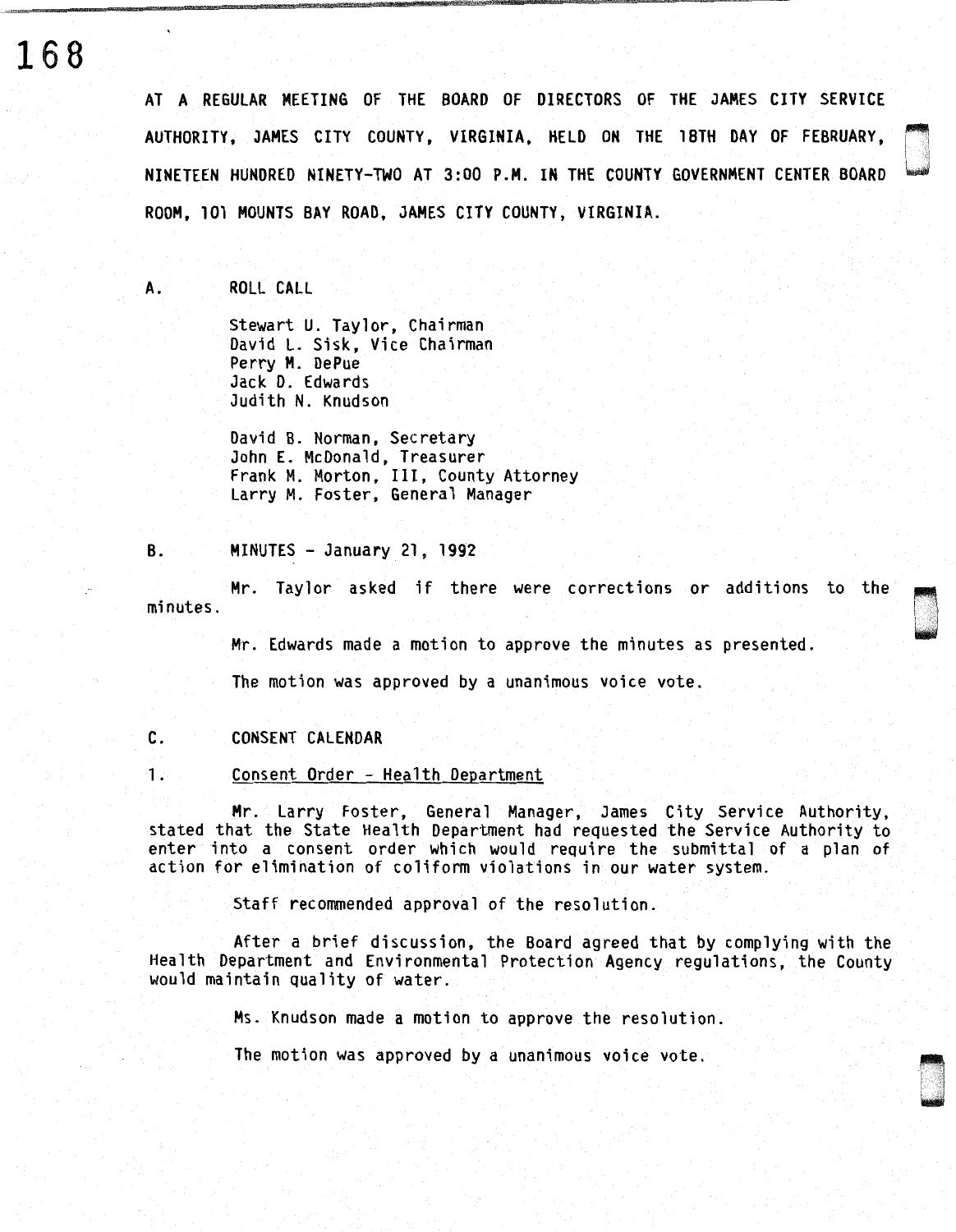## R E S 0 L U T I 0 N

-2-

### CONSENT ORDER - HEALTH DEPARTMENT

- WHEREAS, the James City Service Authority (JCSA) operates a water system serving approximately 7,000 connections; and
- WHEREAS, the JCSA operates this system through a Permit to Operate issued by the Virginia Department of Health; and
- WHEREAS, the JCSA exceeded the contaminate limits for coliform for eight months during 1991; and
- WHEREAS, the Virginia Department of Health has asked the JCSA to enter into a Consent Order that requires the JCSA to develop a Plan of Action that will prevent the JCSA from exceeding the Total Coliform Rule in the future.
- NOW, THEREFORE, BE IT RESOLVED that the Board of Directors of the James City Service Authority, James City County, Virginia, hereby authorizes the General Manager to enter into the Consent Order as requested by the Virginia Department of Health.
- 

### 2. Water and Sewer System Facility System Charge Study

Mr. Foster stated that a water and sewer system facility charge study was prepared to determine if there should be a change in water and sewer connection change assessment methodology. He offered three alternatives: 1) Adopt a connection charge methodology based on a percentage (3%) of the assessed value of the home; 2) Adopt a connection charge structure that would include a minimum charge of \$1,000 and a charge of \$230 for each additional fixture to a maximum of \$2,150; and, 3) Continue to use current connection charge determination methodology based on identified cost and number of projected connections.

Staff recommended continuation of same connection charge structure based on identified cost and number of connections and maintain minimum charge at \$1,500 and \$100 for each additional fixture to a maximum of \$2,000. Staff further suggested that it is more appropriate to subsidize affordable housing beyond current levels through increased appropriations in the James City County budget rather than a smaller and separate revenue base such as the Service Authority's.

Mr. Foster informed the Board that a rate change would require a 60-day advertisement notification prior to a public hearing and that a recommendation would be brought forward at the Board of Directors' meeting in March.